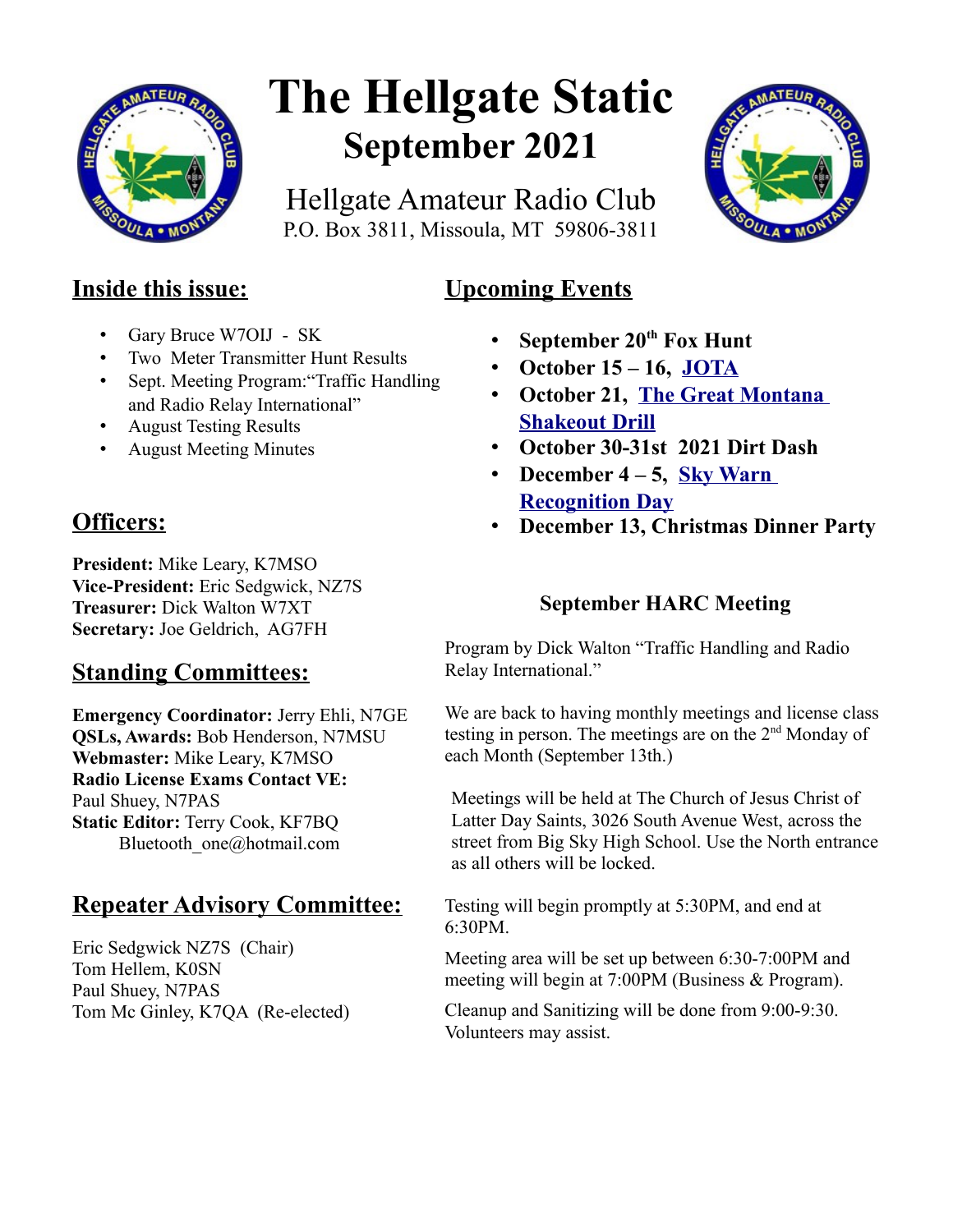## **Gary Bruce W7OIJ - SK**

Gary Floyd Bruce, W7OIJ (76) passed away from cancer on August 4, 2021. He passed away in his home in Plains, Montana surrounded by his family.



Gary was born on June 25, 1945 in Los Angeles, CA to Floyd Bruce and Edith (Webb) Seymour. He married Ruthe Elaine Case on February 21, 1975. He adopted Ruthe's child, Tammy Jeanne Bruce, and they had three additional children together: Julie Mae Kocourek, Brian Vance Bruce, and Lisa Jane Smith.

His battle with cancer and other serious medical issues showed his courage in facing life challenges with a smile. Despite the pain, Gary continued to be of service to others and maintained a positive attitude through the very end. His faith in God helped him endure the difficult times.

Gary loved anything that involved using his hands. When he wasn't spending time doing networking on his computer, he was outside building anything and everything you could think of. He was quick to help others in the community with whatever they needed. He loved to

teach others and show his work or new ideas he had come up with.

He was preceded in death by his daughter Tammy Jeanne Bruce, his mother Edith Minnie Belle Seymour, his father Floyd Bruce, and his father-in-law, Sam Elroy Case.

He is survived by his wife of 46 years Ruthe Elaine Case, his daughters Julie Mae Kocourek (Chris) and Lisa Jane Smith (Ash), his son Brian Vance Bruce (Melody), and five grandchildren.

#### *Gary's QRZ bio is a testament to his love of Amateur radio:*

I earned my original license in 1958 at the age of 13. Except for the year following my original license (KN7OIJ) I have been continuously licensed as K7OIJ.

Morse code has always been an obstacle in climb up the Ham License ladder. Thus I remained a Technician for a number of years before moving on to General Class and later the Advanced.

Although my practice written exams indicated that I would likely pass the Extra Class written, 20wpm seemed to be beyond my capabilities. So it was not until the codeless exams came forth that I obtained my Extra Class. But even then, it was not until my wife passed her Technician Class was I spurred into action. Knowing her as I do, it was a certainty that she would rapidly advance to General and then Extra. My ego could not allow her to eclipse me on the license front.

Since that time, she and I have been very active in local Ham Radio activities. We especially like offering communications for events such as the Trail, Rail Run, a run along old trails and railroad routes from Mullin, ID to St. Regis. Or the Seven Lakes Leg Ache, a 75 mile bicycle run just outside of Spokane, WA.

We have also become VEs for W5YI and GLAARG. I am currently a custodial VE for GLAARG so we have the opportunity to offer local testing to remote areas around us.

To add a bit of perspective to our area, our county, with an area of 2790 sq miles, has a population density of less than 5 people per sq mile.

(Road Island is less than 1300 sq miles. Delaware is less than 2500)

There are NO TRAFFIC LIGHTS in the entire county.

Our largest city has a population of less than 1400.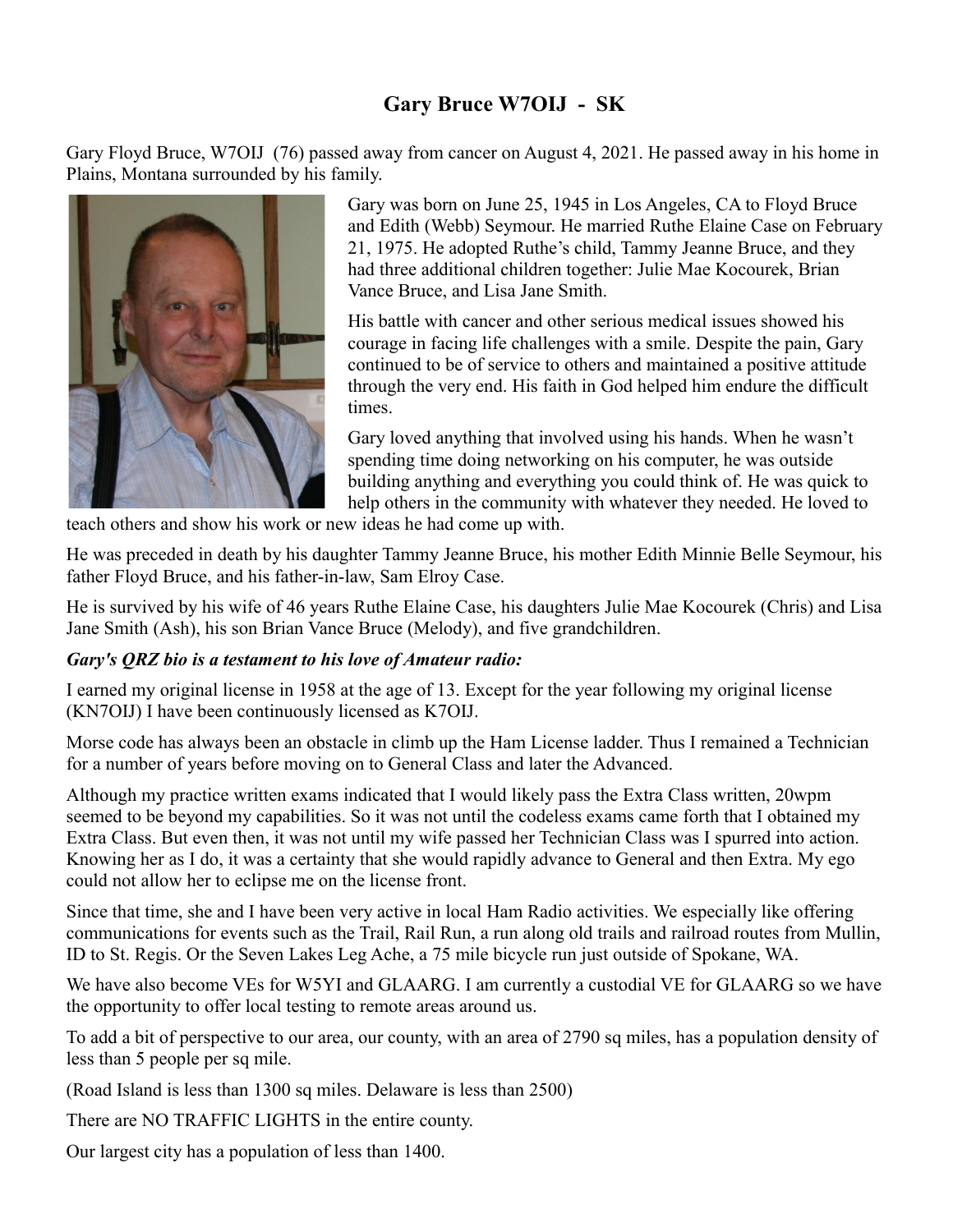(Gary Bruce's QRZ Bio Continued)

We are (in Plains) 38 miles from the closest 4 lane highway and 75 miles from the closest McDonalds.

Our county has no zoning or building codes. (I don't have to ask anyone's permission to erect a tower.) To build a house we do need a septic field permit and inspection. The electric company will inspect the service entrance prior to providing electric service, and the propane company will perform a leak test before hooking up the propane tank.

## **2 Meter Transmitter Hunt Results**

The August  $6<sup>th</sup>$  fox hunt was a short one with only a few participants checking in. Mike, K7MSO was the fox, and in spite of taking a few precautions such as not having his easily spotted car present, he was found by all hunters in less than 30 minutes. KF7BQ found the fox in 11 minutes, with the team of Paul N7PAS and David K7MTD coming in at 28 minutes followed just a minute later by Aaron N7BIO.

The September3rd hunt was only attended by 2 teams of hunters (holiday weekend) Terry KF7BQ and Paul N7PAS along with Jeri N7JGS, Eileen KD7TUF and Jody KD7TUE.

If you are interested in being the "fox" at one of our hunts, contact Terry KF7BQ.

Participants may check in prior to the hunt on the 146.90 repeater. Unlicensed persons are welcome to participate without checking in.

- For this hunt, the fox's callsign will be W7PX.
- The hunt will be held on the simplex frequency of: 146.560 MHz
- The transmissions will begin at: 7:00 PM Local Time
- The hunt may continue for 2 Hrs, longer at the fox's option.
- The fox will transmit for approximately two minutes and then be silent for 1- 4 minutes.
- The fox may reduce transmitted power after at least 30 minutes into the hunt, and announcing the reduction in power.
- The fox will be in a location accessible by the public, without charge and will not be inside of a building.
- For this hunt the fox will be within the Missoula Valley, and in a place accessible by vehicle.
- For this hunt, participants can begin the hunt from anywhere he or she prefers.
- After the first hour of the hunt, the fox may at his or her discretion, provide hunters with clues to the fox's location.
- We would like the hunt to be fun for all. If you have suggestions on how we can improve this or future hunts please let us know.
- Drive carefully and observe all traffic statutes during this hunt, for everyone's safety.
- Have fun, we are all novices at this and the object is to have a good time.
- \* Please note that we have changed the rule that previously required the fox's transmit power to remain unchanged through the hunt. The new rule allows the fox to reduce power after at least 30 minutes and announcing that a reduction in power is taking place.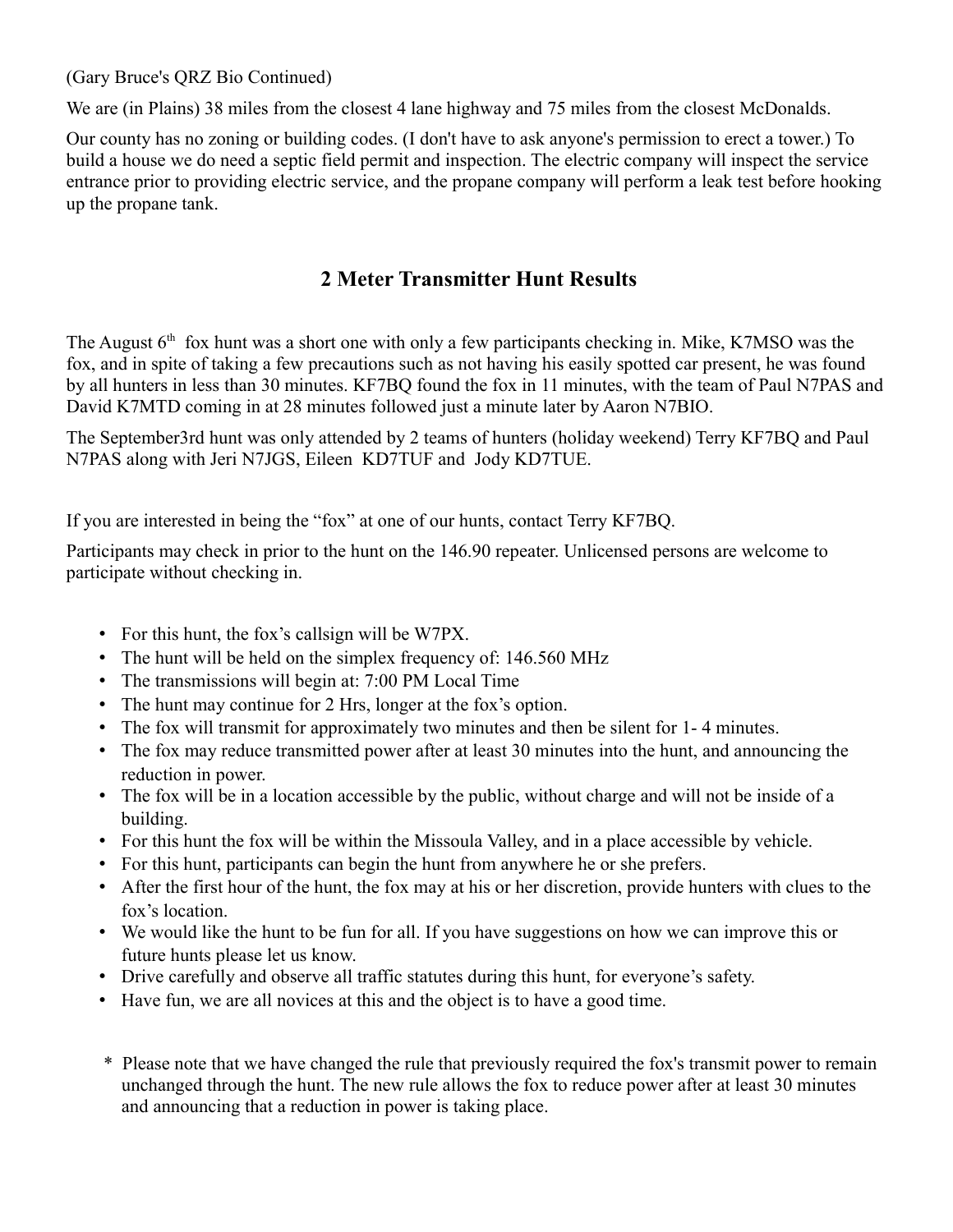## **September Meeting Program**

 Program by Program by Dick Walton "Traffic Handling and Radio Relay International." If you have ever considered handling messages over amateur radio, especially those emanating from disaster areas or health and welfare traffic, this is a program for you.

#### **August Test Session Results**

Tim Jacobs, KJ7ZJC upgraded to General Class Ben Cerise passed Technician Class exam Ken Myers passed Technician Class exam Jim Adelt passed Technician Class exam

Congratulations to three new amateur radio operators and a new General Class Licensee.

#### **Meeting Notes – August 9th, 2021 meeting**

Attendance: Eric Sedgwick NZ7S, Terry Cook KF7BQ, Joe Geldrich AG7FH, Tim Jacobs KJ7ZJC, Aaron Nelson N7BIO, Tom McGinley K7QA, Tom Hellem K0SN, Paul Shuey N7PAS, Visitors, Randy Crete N4TDT, Craig Berger KO4KVX, Eileen Jackson KD7TUF, Jody Jackson KD7TUE, Elliot Morris N5ESW, Mel Hiscock K5MH

We had a moment of silence in honor of Gary Bruce, W7OIJ of Plains Montana. Gary became a Silent Key on August 4<sup>th</sup>. He and his Wife, Elaine Case, KS7LDS, frequently attended HARC meetings even though it required a long drive from Plains to do so. Gary was always willing to help anytime he could and will be missed.

Minutes of July meeting: Approved

VEC Report: By Paul N7PAS Three applicants passed Technician Class and one upgrade to General Class.

Treasurer's Report : Treasurer Dick Walton was not in attendance.

Repeater Committee Report: All repeaters up and running.

HF Committee Report: Some activity with surplus equipment and parts.

Program: Postponed to September meeting

New Business:

Discussion about increasing club membership. Mike K7MSO suggested having a drawing for a door prize at meetings. Some discussion but no decision made.

Eileen KD7TUF mentioned that the Bitterroot Amateur Radio Club meets at BJ's restaurant on 3<sup>rd</sup> Monday and meals are available before meeting. The American Legion also has an amateur radio club in the Hamilton area.